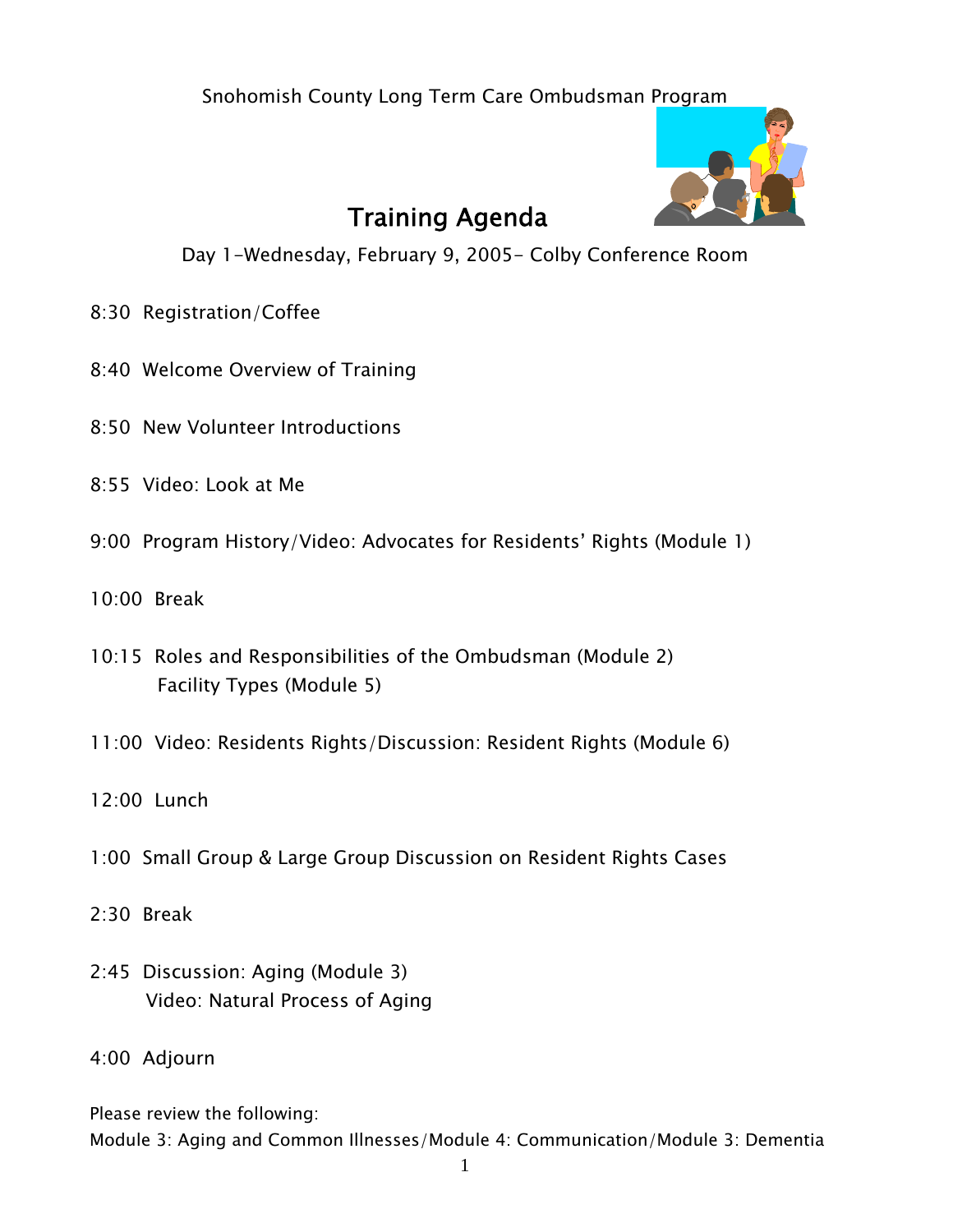### Snohomish County Long Term Care Ombudsman Program Training Agenda

Day 2- Thursday, February 10, 2005- Colby Conference Room

- 9:30 Coffee & Review
- 9:45 Dementia (Module 3) Video: Communication with People with Dementia/ Discussion
- 10:30 Break
- 10:45 Dementia cont…
- 11:15 Video: Communication with People with Hearing Loss (Module 4)
- 11:45 Local Programs and Services/Medicare & Medicaid/Facility Types (Module 5)
- 12:00 Lunch
- 1:00 Leave for Facility Visits
- 1:30 Marysville Care Center
- 2:30 Grandview Village Retirement Community
- 3:30 Las Orquidias Adult Family Home
- 4:30 Adjourn

Please review the following: Module 7: Complaints Module 9: Documentation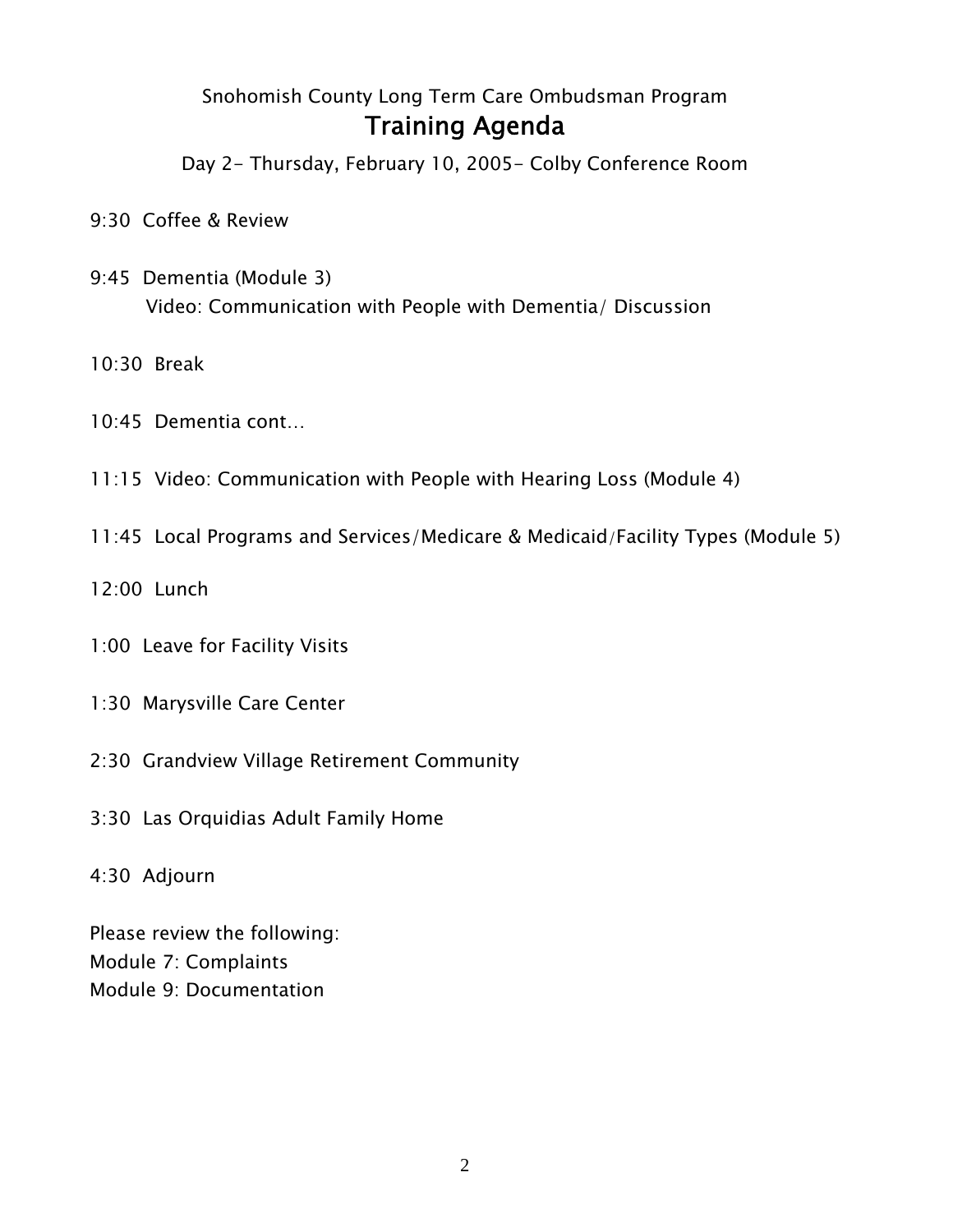#### Snohomish County Long Term Care Ombudsman Training Training Agenda

Day 3- Wednesday, February 16, 2005- Colby Conference Room

8:30 Coffee & Discussion of Facility Visits Positives/Negatives, Impressions (e.g., environment care, concerns)

8:45 Visitation/Complaint Investigation (Module 7,III)

10:00 Break

10:15 Video: Basic Complaint Handling Skills for Ombudsmen/Discussion

12:00 Lunch

1:00 Video: Dispute Resolution Skills for Ombudsmen/Discussion: Complaint Resolution (Module 7,IV)

2:30 Small Group Case Studies

4:00 Adjourn

Please review the following: Module 8: Legal Issues